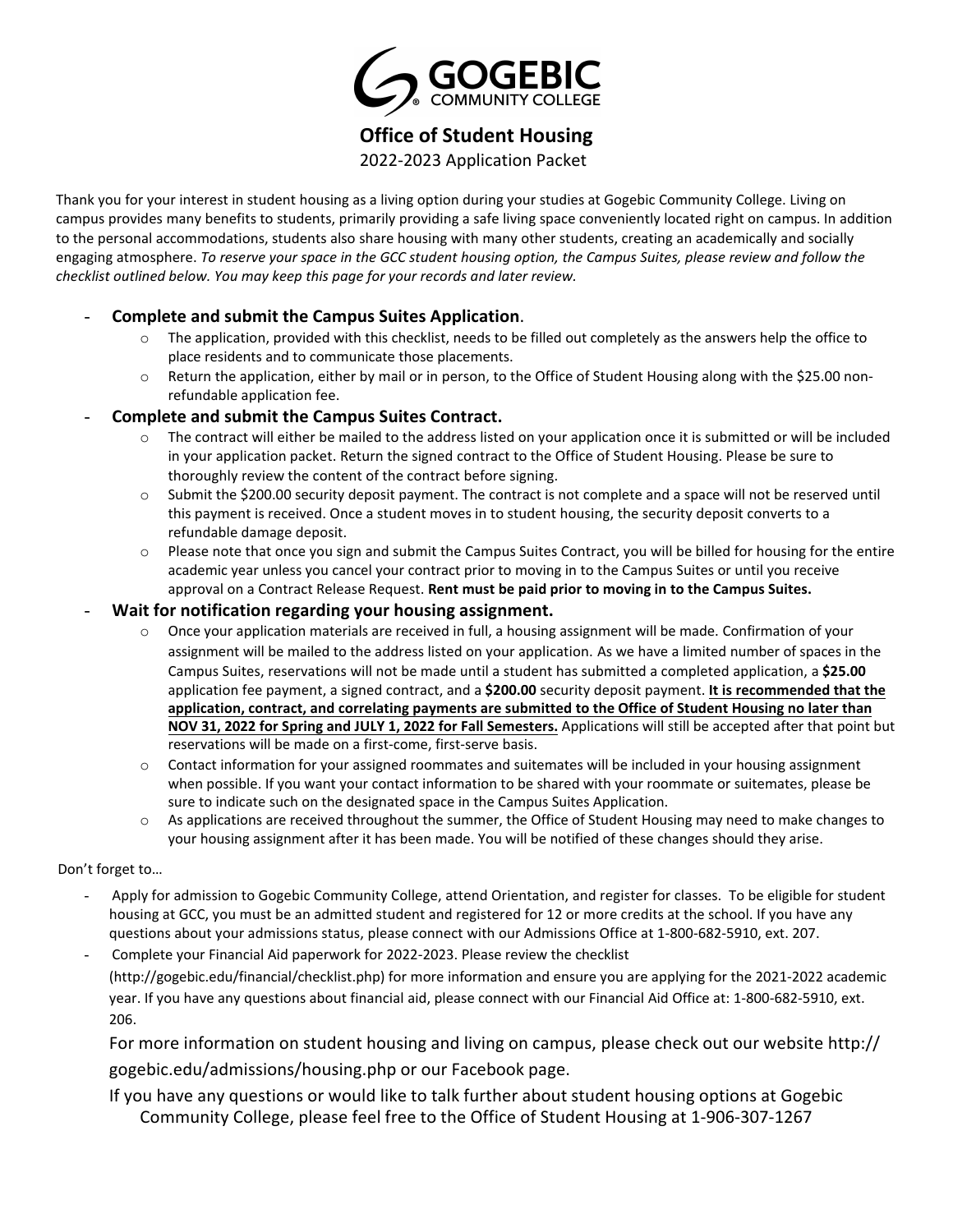### **Gogebic Community College | Campus Suites Application | 2022-2023**

Answer the following questions carefully since they will provide important information that will aid us in determining your room assignment. Although first choices and preferences are not guaranteed, a great effort will be made to provide an environment closely related to your needs.

#### **PLEASE PRINT OR TYPE ALL INFORMATION REQUESTED**

| Name:                                                                                                                                                                                                                                                                                                                                                                                                                                                                                                                  |          |  |          |               |
|------------------------------------------------------------------------------------------------------------------------------------------------------------------------------------------------------------------------------------------------------------------------------------------------------------------------------------------------------------------------------------------------------------------------------------------------------------------------------------------------------------------------|----------|--|----------|---------------|
| (Last)                                                                                                                                                                                                                                                                                                                                                                                                                                                                                                                 | (First)  |  | (Middle) | (Student ID#) |
|                                                                                                                                                                                                                                                                                                                                                                                                                                                                                                                        |          |  |          |               |
|                                                                                                                                                                                                                                                                                                                                                                                                                                                                                                                        | (Street) |  |          |               |
| (City)                                                                                                                                                                                                                                                                                                                                                                                                                                                                                                                 | (State)  |  |          | (Zip)         |
|                                                                                                                                                                                                                                                                                                                                                                                                                                                                                                                        |          |  |          |               |
|                                                                                                                                                                                                                                                                                                                                                                                                                                                                                                                        |          |  |          |               |
| In which semester(s) are you interested in student housing? $\bigcirc$ Fall 2022 $\bigcirc$ Spring 2023 $\bigcirc$ Both                                                                                                                                                                                                                                                                                                                                                                                                |          |  |          |               |
| Are you a Student Athlete? $\bigcirc$ Yes $\bigcirc$ No Are you signed to a current letter of intent? $\bigcirc$ Yes $\bigcirc$ No                                                                                                                                                                                                                                                                                                                                                                                     |          |  |          |               |
| Have you ever been convicted of an Assaultive Crime, Drug Crime, or Felony and/or do you have Pending Criminal Charges                                                                                                                                                                                                                                                                                                                                                                                                 |          |  |          |               |
|                                                                                                                                                                                                                                                                                                                                                                                                                                                                                                                        |          |  |          |               |
| <b>Emergency Contact Information:</b>                                                                                                                                                                                                                                                                                                                                                                                                                                                                                  |          |  |          |               |
| In the event of an emergency, I hereby give permission to Gogebic Community College and its representatives to share information, both written and verbal, with the<br>above mentioned party regarding my condition and location.                                                                                                                                                                                                                                                                                      |          |  |          |               |
| Missing Person Contact Information (If different than Emergency Contact Information):                                                                                                                                                                                                                                                                                                                                                                                                                                  |          |  |          |               |
|                                                                                                                                                                                                                                                                                                                                                                                                                                                                                                                        |          |  |          |               |
| "Missing" is defined as when a person has not been seen or made any contact with another person and the person's location is unknown and unexplainable for a<br>period of time that is regarded by knowledgeable parties as highly unusual or suspicious concerning the person's usual pattern of behavior, plan, or routines. Gogebic<br>Community College defines the time as 24 hours or more. In the event I should go missing I give Gogebic Community College permission to notify the above<br>mentioned party. |          |  |          |               |
| <b>Room occupancy preference:</b> Double $\bigcup$ (\$1900 Per Semester) *Single $\bigcup$ (\$2400 Per Semester)<br>*Single rooms are not guaranteed even when selected. Single rooms are available only if occupancy demand allows.                                                                                                                                                                                                                                                                                   |          |  |          |               |
| Please share any Pre-existing Medical Condition or accommodation you need. This information will help us meet your specific housing needs.<br>Special needs and other accommodations must be requested by July 1st.                                                                                                                                                                                                                                                                                                    |          |  |          |               |
|                                                                                                                                                                                                                                                                                                                                                                                                                                                                                                                        |          |  |          |               |
|                                                                                                                                                                                                                                                                                                                                                                                                                                                                                                                        |          |  |          |               |
|                                                                                                                                                                                                                                                                                                                                                                                                                                                                                                                        |          |  |          |               |

I understand that acceptance of this application does not constitute a guarantee of housing, nor is it to be interpreted as academic admission to the college. A separate Application for Admission to the college must be received by the Admissions Office.

**Signature of Applicant Date** 

Gogebic Community College complies with all applicable laws regarding affirmative action and equal opportunity. The college does not discriminate on the basis of *race, color, religion, national origin or ancestry, age, sex, marital status, disability, or political affiliation or belief.*

\_\_\_\_\_\_\_\_\_\_\_\_\_\_\_\_\_\_\_\_\_\_\_\_\_\_\_\_\_\_\_\_\_\_\_\_\_\_\_\_\_\_\_\_\_\_\_\_\_\_\_\_\_\_\_\_\_\_\_\_\_\_\_\_\_\_\_\_\_ \_\_\_\_\_\_\_\_\_\_\_\_\_\_\_\_\_\_\_\_\_\_\_\_\_\_\_\_\_\_\_\_\_\_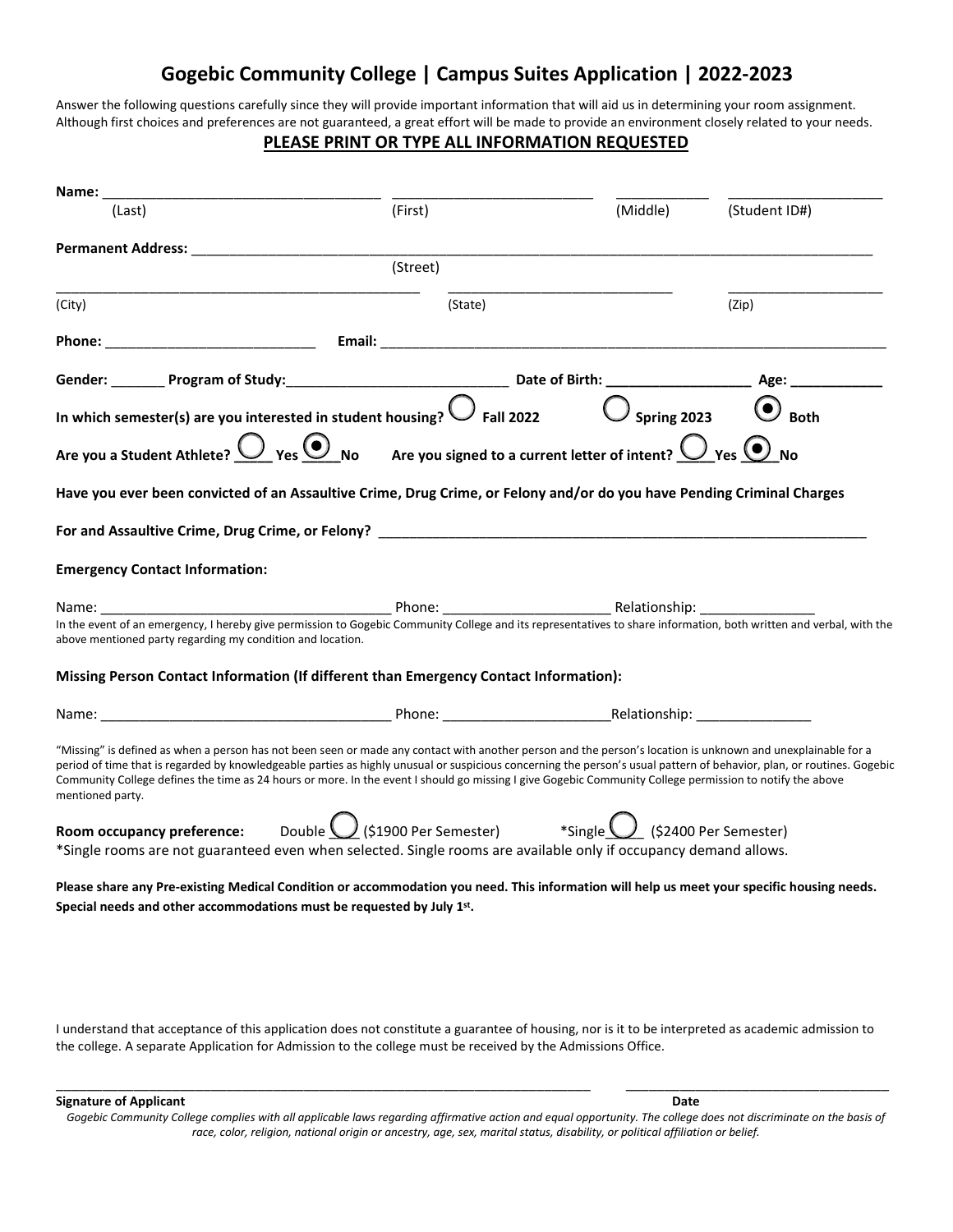# **ROOMMATE COMPATIBILITY**

| If you have preference for roommates, indicate roommate name(s): [19] The manner of the series were also the summated of the series were also the series were also the series were also the series were also the series were a                   |            |                                      |                      |  |  |  |
|--------------------------------------------------------------------------------------------------------------------------------------------------------------------------------------------------------------------------------------------------|------------|--------------------------------------|----------------------|--|--|--|
|                                                                                                                                                                                                                                                  |            |                                      |                      |  |  |  |
| *Please release my contact information to: Roommate                                                                                                                                                                                              |            | Suitemate                            |                      |  |  |  |
| Please indicate which contact information you would like released: Email_                                                                                                                                                                        |            | phone                                |                      |  |  |  |
| *This release of contact information is used for residents to communicate before moving in the Campus Suites. For instance, who is<br>bringing a television, microwave, etc.                                                                     |            |                                      |                      |  |  |  |
|                                                                                                                                                                                                                                                  |            |                                      |                      |  |  |  |
| Music Preferences: 1980 Music Preferences: 2008 Music Preferences: 2008 Music Preferences: 2008 Music Preferences:                                                                                                                               |            |                                      |                      |  |  |  |
|                                                                                                                                                                                                                                                  | $\bigcirc$ | $\bigcirc$<br>$\bigcirc$<br>$\circ$  |                      |  |  |  |
| At what volume do you typically listen to music?                                                                                                                                                                                                 |            | Quiet 1 2 3 4 5 6 7 8 9              | 10<br>Loud           |  |  |  |
|                                                                                                                                                                                                                                                  |            | $000000$                             |                      |  |  |  |
| How often do you like to socialize?<br>Some                                                                                                                                                                                                      |            | 1 2 3 4 5 6 7 8 9                    | 10<br>Always         |  |  |  |
| How neat do you like to keep your room?                                                                                                                                                                                                          |            | 000000000<br>Messy 1 2 3 4 5 6 7 8 9 | 10                   |  |  |  |
|                                                                                                                                                                                                                                                  |            |                                      | Neat                 |  |  |  |
| Would you prefer your roommate to have the same academic interests? $\bigcirc$ Yes $\bigcirc$ Doesn't Matter $\bigcirc$ No                                                                                                                       |            |                                      |                      |  |  |  |
| <b>Weeknights and Weekends</b><br>I like to go out with friends at night:                                                                                                                                                                        |            | ◯ Week-ends Only                     | Hardly ever or Never |  |  |  |
| Outside my room (i.e. library) $\bigcap$ Quietly in my room<br>I prefer to study:                                                                                                                                                                |            | With music, TV, etc. in my room      |                      |  |  |  |
| College Policy:<br>Campus Suites is alcohol/drug free, regardless of resident(s) or guest(s) age.<br>Complete and return this form to:<br>Office of Student Housing<br><b>Gogebic Community College</b><br>E4946 Jackson Road Ironwood, MI 49938 |            |                                      |                      |  |  |  |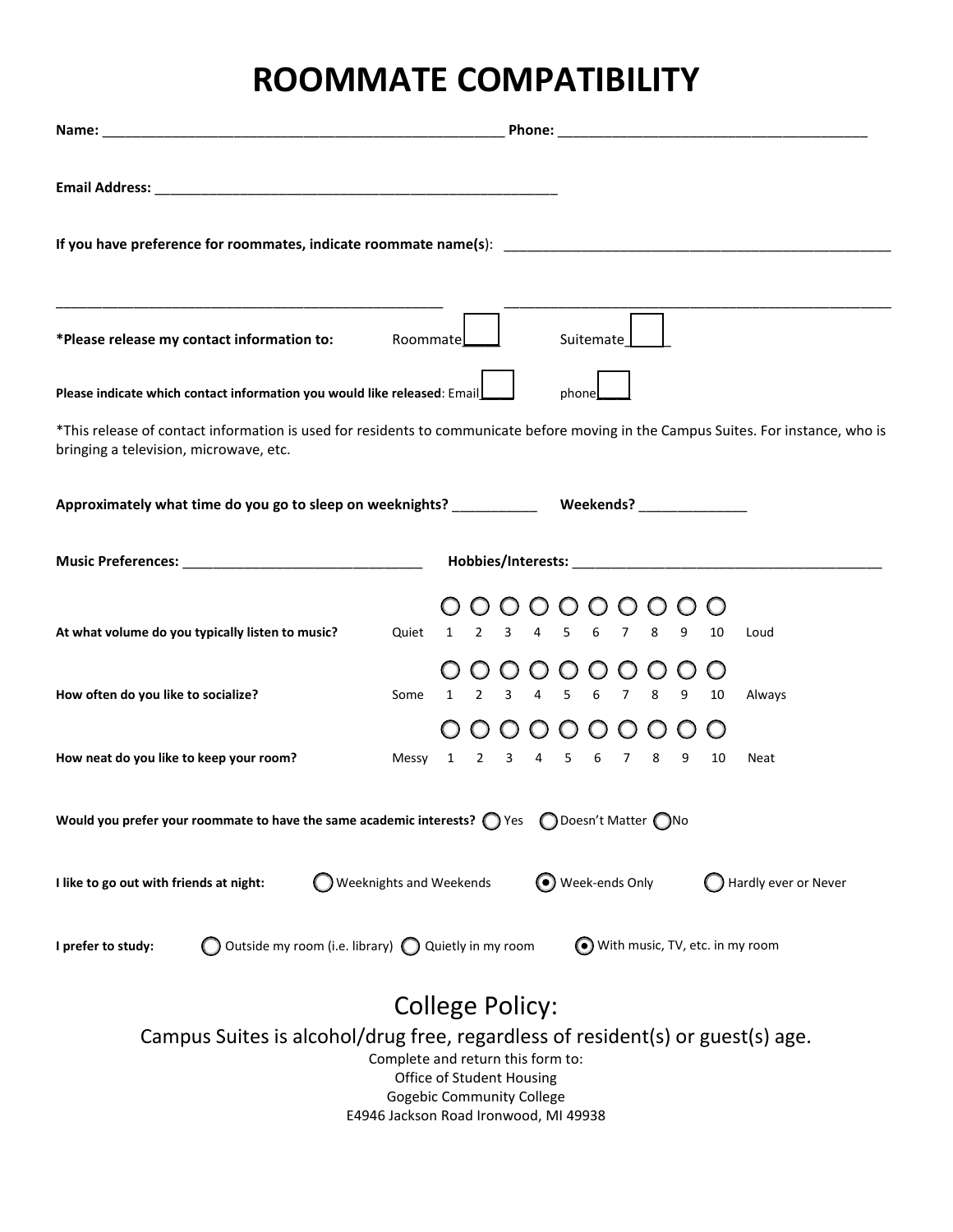

#### **Contract**

I have thoroughly read the policies, rules, regulations and requirements contained in this contract and agree to comply with them and other such rules and regulations as may be instituted by Gogebic Community College during the course of this contract. In particular, **I understand that this contract is for a room in the Campus Suites for the entire academic year consisting of Fall and Spring terms, subject only to the Campus Suites refund policies as stated in the Gogebic Community College Campus Suites Handbook.** My signature below acknowledges that **I have thoroughly read the policies, rules, regulations, and requirements contained in this contract and understand and agree to comply with them including the terms and conditions of the Campus Suites Handbook**, which are incorporated herein by reference. I agree to make myself aware of and abide by my rights and responsibilities under the applicable rules, regulations, ordinances and procedures established by the college community and any other such rules or regulations as may be instituted by Gogebic Community College during the course of this contract. They are also incorporated by reference under this housing contract. I agree to comply with all local, state and federal laws. I agree to be responsible for and pay to Gogebic Community College all applicable housing fees and other charges assessed under this Housing Contract. I understand that my Housing Contract will be in effect for the entire academic year. I understand that if I want to cancel this Housing Contract I will incur financial obligations and be responsible for fees arising from my breach of this housing contract. I warrant that all of the information provided in this Housing Contract is true and I acknowledge that if any information provided is false Gogebic Community College may terminate this housing contract.

I understand and agree that my electronic signature and submission of this form will act as my signature and will be valid and binding.

The provisions of this contract must be either accepted as written or rejected. Any alterations, deletions, additions, etc., will be disregarded, and the contract, when signed and accepted, will be binding on both parties as originally written.

Student Name **(please print) \_\_\_\_\_\_\_\_\_\_\_\_\_\_\_\_\_\_\_\_\_\_\_\_\_\_\_\_\_\_\_\_\_** Student I.D. Number \_\_\_\_\_\_\_\_\_\_\_\_\_\_\_\_\_\_\_\_\_\_\_\_\_\_\_\_\_\_\_\_\_\_\_\_\_\_\_\_\_\_\_\_\_\_ **\_\_\_\_\_\_\_\_\_\_\_\_\_\_\_\_\_\_\_\_\_\_\_\_\_\_\_\_\_\_\_\_\_\_\_\_\_\_\_\_\_\_\_\_\_\_** Last **Eirst** Middle \_\_\_\_\_\_\_\_\_\_\_\_\_\_\_\_\_\_\_\_\_\_\_\_\_\_\_\_\_\_\_\_\_\_\_\_\_\_\_\_\_\_\_\_\_\_\_ Student's Signature Date Parent/Guardian's Signature (If student is under 18 years of age) Complete and return this form with your \$200 security deposit to: Office of Student Housing

Gogebic Community College

E4946 Jackson Road Ironwood, MI 49938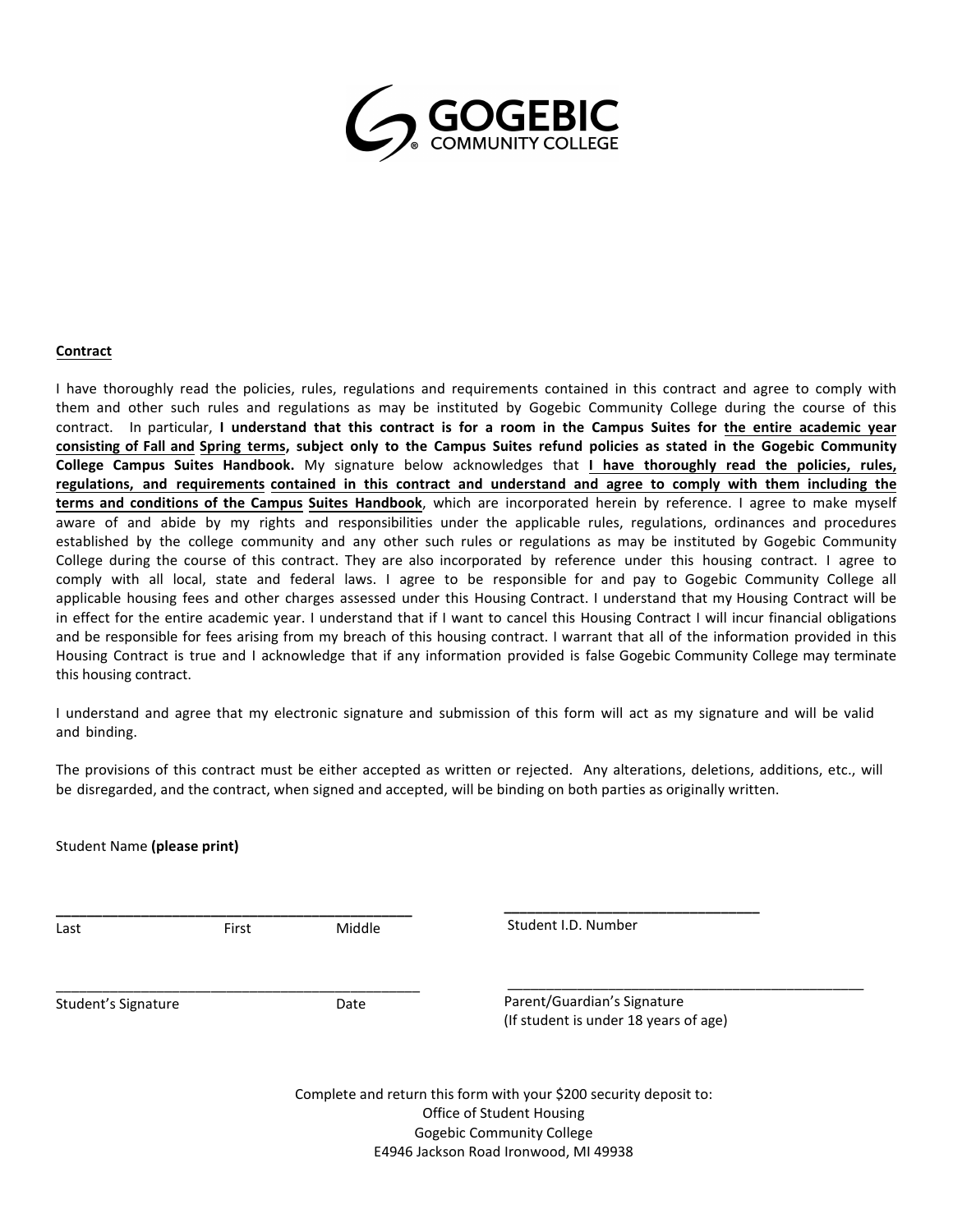This contract becomes a binding legal document when you (or your parent or guardian if you are under 18) signs it and it is accepted by the Office of Student Housing at Gogebic Community College. Read it carefully so you understand its provisions thoroughly. You will be responsible for all policies in this contract, the Student Housing Handbook, and the Gogebic Community College catalog. Contact the Office of Student Housing at (906) 932-4231 if you have any questions.

#### **Eligibility**

Only those who are officially enrolled as full-time Gogebic Community College students in on-campus courses that are currently in session may reside in the Campus Suites. Students less than full-time who wish to reside on-campus must petition the Office of Residential Life for special consideration. Students who cancel their registration or withdraw must vacate their room within 48 hours of their cancellation. Eligibility can also be affected if a student has a felony conviction. Students who have been convicted of a felony must report the nature of the offense to the Manager of Campus Suites at the time of application, or immediately upon conviction if during the period of contract. Eligibility to live in the Campus Suites for a convicted felon would then be determined at the discretion of the college administration.

#### **Non-Discrimination Statement**

Gogebic Community College Office of Student Housing does not discriminate in room or suite assignments on the basis of race, color, age, gender, disability, height, weight, marital status, national origin, political persuasion, religion, or veteran's status, or any other category protected by law.

#### **Period of Contract**

**Room assignments are made on a full academic year basis.** Residents may move in on the dates listed with their housing assignment information. The Campus Suites will be open by request and through prior individual arrangement during holiday breaks and during Spring break. Students will be notified of the final year-end closing dates of the Campus Suites. Individuals who vacate assigned rooms without written consent of the Manager of Campus Suites will be responsible for all charges for the entire academic year.

#### **Condition of Residence**

Efforts will be made to meet the room assignment choices which are indicated on a student's application. However, Gogebic Community College reserves the right to make assignments in accordance with the availability of space and at the discretion of the Manager of Campus Suites. Room changes may be granted at the discretion of the Manager of Campus Suites. Gogebic Community College reserves the right to cancel room reservations if the room is unoccupied by the first day of scheduled classes in each session.

Gogebic Community College reserves the right to inspect rooms for maintenance, health, or safety reasons. The College affirms its respect for each resident's right to privacy in his/her room and agrees to make a reasonable effort to give at least 24-hour notice prior to making routine inspections for damages and cleanliness. The College regards room entry for purposes of improvements, maintenance, cleaning, and recovery of unauthorized College-owned property, and fire and safety inspections as necessary for the health and general welfare of all residents. Therefore, I agree that entry is authorized for these purposes. I also agree that my request for maintenance service will constitute authorization to enter my room for such maintenance without further notice. Except as indicated in this section, the College agrees that entry without notice will be made only in emergencies to protect or ensure protection of life, limb, or property. I understand that I am responsible for and agree to pay Gogebic Community College for any damages to my assigned room/suite and for any damage caused by me to Campus Suites building.

The Campus Suites Contract may not be assigned or sold. Subletting of rooms or space within them is prohibited. Conducting businesses within rooms or halls is prohibited. Guests of residents are permitted to remain overnight in accordance with Gogebic Community College's Guest Policy (see Campus Suites Handbook). Gogebic Community College and its employees are not responsible for damage, loss, or theft of a student's personal property. Students are strongly encouraged to have personal property insurance.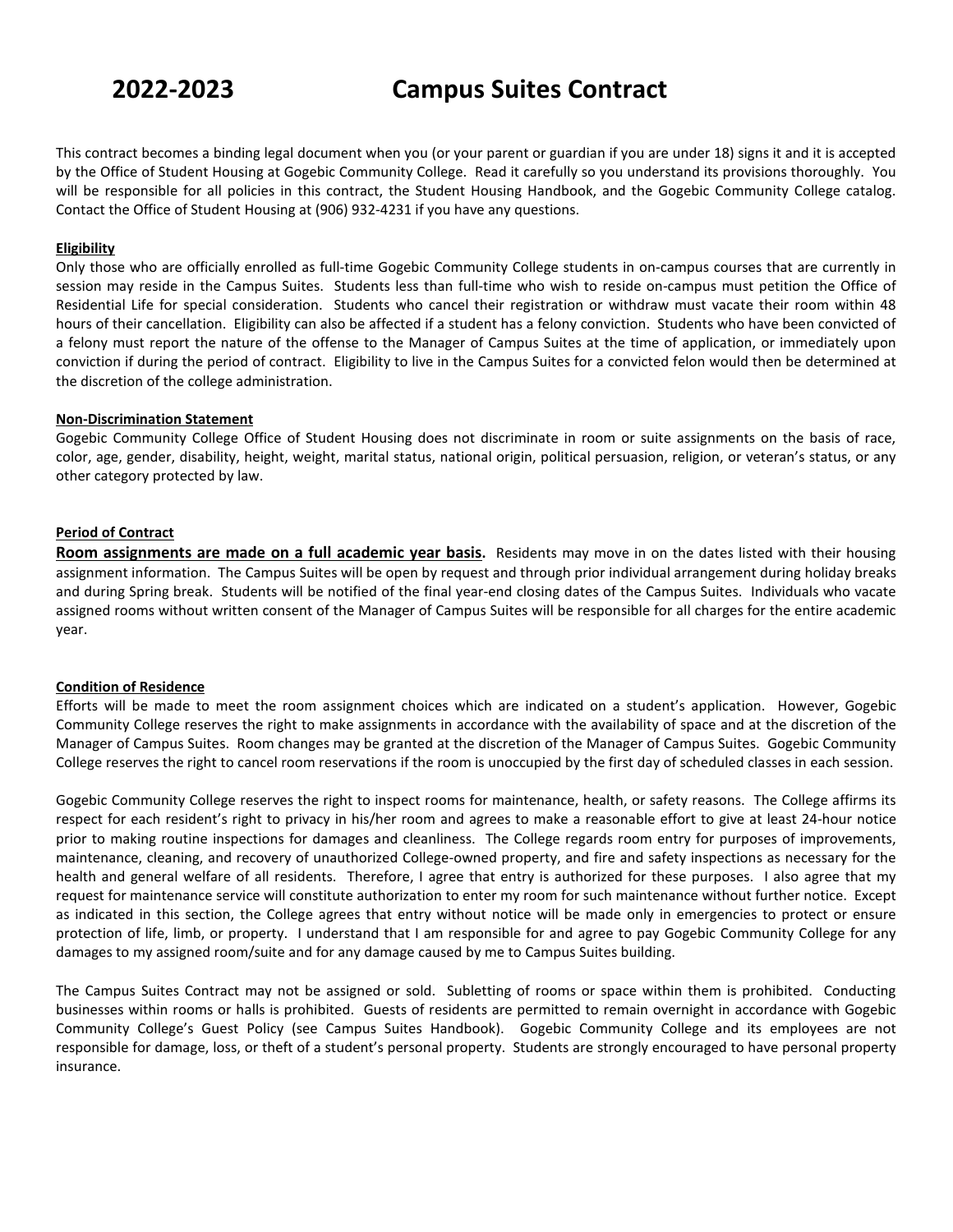#### **Check-in Procedures**

When you check into your room, you must review and complete an inventory of furnishings and room condition form. This form is very important because it assures that you will not be charged for missing items or for damages caused by previous occupants. Room keys will be issued through the Manager of Campus Suites only after a student has completed a room condition form.

#### **Check-out Procedures**

At the time you vacate your room, you are required to complete a final room condition form indicating the contents and condition of your room. Failure to do so will result in the forfeiture of the prepaid room deposit. If you fail to return your room, mailbox and/or outside door keys, a processing charge and a replacement charge will be added to your student account. Students are responsible for the condition of their rooms and any damages that take place between check-in and check-out.

#### **Consolidation Procedures**

If your four-person unit is not full, you will, at the college's discretion, be required to consolidate with another four-person unit. Complete consolidation responsibilities and procedures are contained in the Campus Suites Handbook.

#### **Additional Charges**

You may be held accountable and be charged for common area damages which cannot be attributed to specific individuals such as, but not limited to: damages or stolen furniture or building equipment, additional cleaning due to excessive trash or personal items in common areas, and broken windows.

#### **Rules and Regulations**

**Each resident, by virtue of this contract, agrees to abide by all relevant federal, state, and local laws as well as the rules and regulations of Gogebic Community College as stated in the Campus Suites Handbook**. A copy of the Campus Suites Handbook is available online at gogebic.edu, and a hard copy will be provided for each resident upon move-in. Further, each resident can be held responsible for any and all behavior or activities within his/her assigned room or the common areas of the Campus Suites. Violation of rules and regulations will result in action being taken by Gogebic Community College, varying from issuance of a warning to seeking prosecution in criminal court, depending upon the nature and severity of the violation. Gogebic Community College reserves the right to cancel your housing contract and to require you to move out of your suite if you commit a serious policy violation, continue to commit minor violations, or show a serious lack of respect for others in the Campus Suites. **Any student dismissed from housing for behavioral reasons is still responsible for full year housing rental charges.**

#### **Deposit**

A room reservation will be confirmed in writing upon receipt of: 1) completed housing application and application fee, 2) signed Campus Suites Contract, 3) \$200 room deposit, and 4) an account in good standing with the Business Office. If the student seeks cancellation of housing after a room deposit has been received and after a room assignment has been made, the room deposit cannot be refunded. At the beginning of the contract period, the room deposit will be converted to a damage deposit and held during the academic year. At the conclusion of the contract period, if the student is not returning to the Campus Suites, the student will have their damage deposit credited to their account in the Business Office, provided that they meet the requirements as outlined in the Student Handbook (i.e. proper check-out, damages, etc.).

#### **Payments**

The room rate for one student in a four-person unit in the Campus Suites for the 2022-2023 academic year is \$3,800.00. Rates for renting additional space are available through the Office of Student Housing. Students are billed by the Business Office and payment of rental must be paid in full before checking into the Campus Suites. If a student cancels registration or withdraws, refunds of rent paid are as stipulated in the Gogebic Community College catalog. If a student remains in the Campus Suites after the student withdraws from classes, the student will be billed for those additional days in residence.

#### **Harassment**

Any action that is intended to **annoy, threaten, alarm, or harm** any other member of the Campus Suites community is considered **a serious breach of the housing contract and will not be tolerated. Sexual harassment, racial insults, sexist insults, and any remark be it verbal, written, or gesture intended to degrade, intimidate, insult, or embarrass another resident will be grounds for eviction without refund!**